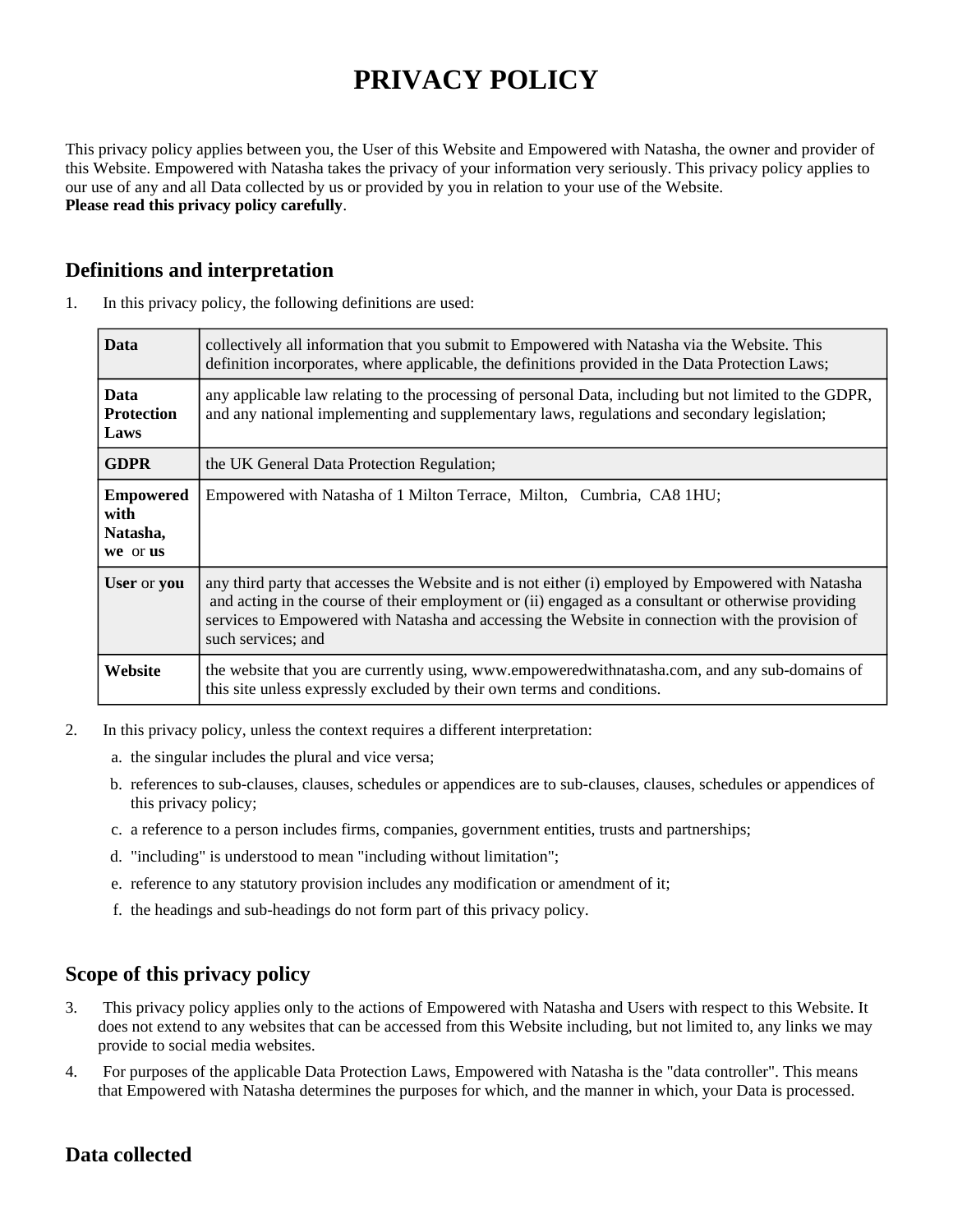- 5. We may collect the following Data, which includes personal Data, from you:
	- a. name;
	- b. gender;
	- c. contact Information such as email addresses and telephone numbers;
	- d. financial information such as credit / debit card numbers;

in each case, in accordance with this privacy policy.

#### **How we collect Data**

- 6. We collect Data in the following ways:
	- a. data is given to us by you ; and
	- b. data is collected automatically.

## **Data that is given to us by you**

- 7. Empowered with Natasha will collect your Data in a number of ways, for example:
	- a. when you contact us through the Website, by telephone, post, e-mail or through any other means;
	- b. when you make payments to us, through this Website or otherwise;
	- c. when you elect to receive marketing communications from us;
	- d. when you use our services;

in each case, in accordance with this privacy policy.

## **Data that is collected automatically**

- 8. To the extent that you access the Website, we will collect your Data automatically, for example:
	- a. we automatically collect some information about your visit to the Website. This information helps us to make improvements to Website content and navigation, and includes your IP address, the date, times and frequency with which you access the Website and the way you use and interact with its content.

## **Our use of Data**

- 9. Any or all of the above Data may be required by us from time to time in order to provide you with the best possible service and experience when using our Website. Specifically, Data may be used by us for the following reasons:
	- a. internal record keeping;
	- b. improvement of our products / services;
	- c. transmission by email of marketing materials that may be of interest to you;
	- d. contact for market research purposes which may be done using email, telephone, fax or mail. Such information may be used to customise or update the Website;

in each case, in accordance with this privacy policy.

- 10. We may use your Data for the above purposes if we deem it necessary to do so for our legitimate interests. If you are not satisfied with this, you have the right to object in certain circumstances (see the section headed "Your rights" below).
- 11. For the delivery of direct marketing to you via e-mail, we'll need your consent, whether via an opt-in or soft-opt-in: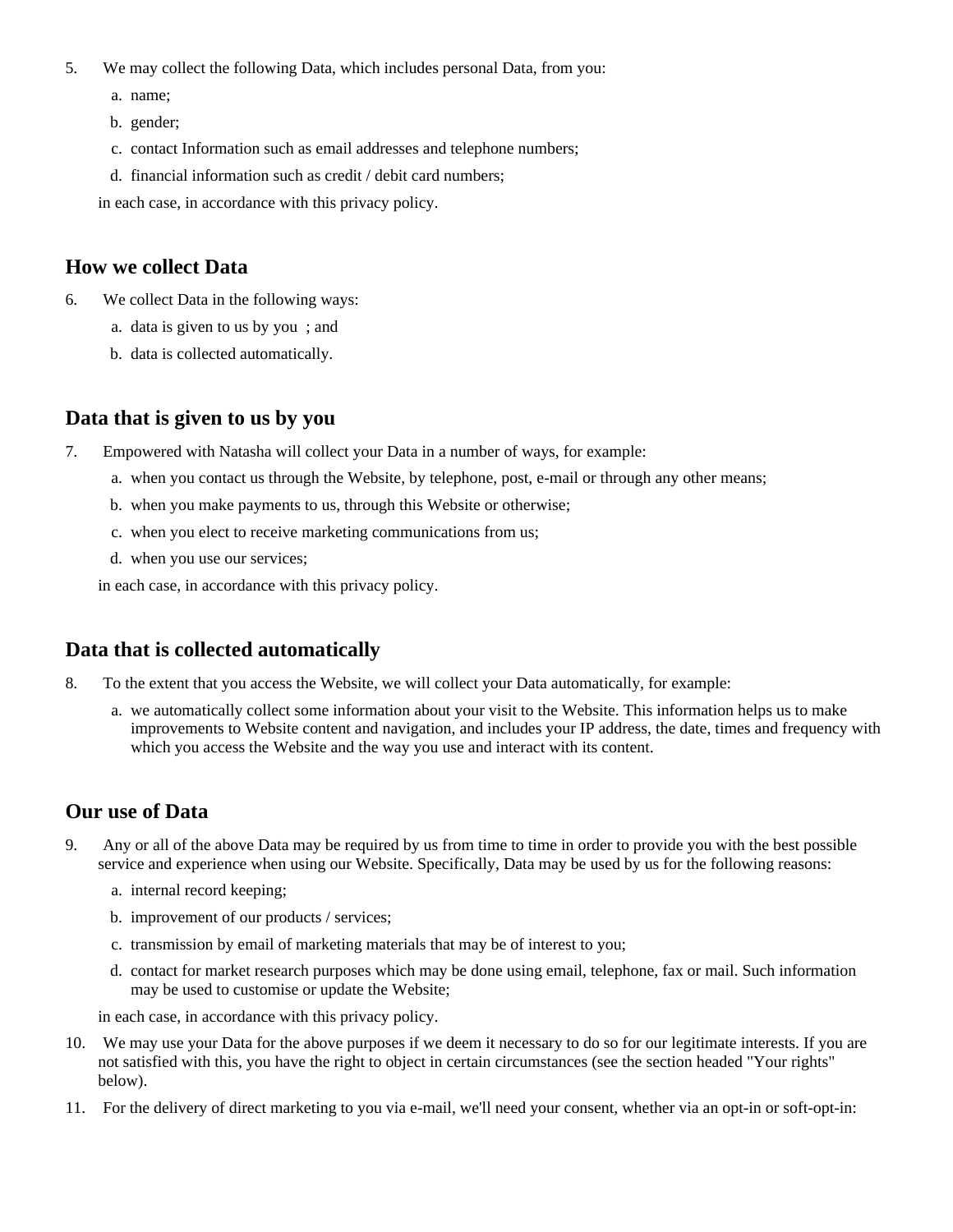- a. soft opt-in consent is a specific type of consent which applies when you have previously engaged with us (for example, you contact us to ask us for more details about a particular product/service, and we are marketing similar products/services). Under "soft opt-in" consent, we will take your consent as given unless you opt-out.
- b. for other types of e-marketing, we are required to obtain your explicit consent; that is, you need to take positive and affirmative action when consenting by, for example, checking a tick box that we'll provide.
- c. if you are not satisfied about our approach to marketing, you have the right to withdraw consent at any time. To find out how to withdraw your consent, see the section headed "Your rights" below.

#### **Keeping Data secure**

- 12. We will use technical and organisational measures to safeguard your Data, for example:
	- a. access to your account is controlled by a password and a user name that is unique to you.
	- b. we store your Data on secure servers.
	- c. payment details are encrypted using SSL technology (typically you will see a lock icon or green address bar (or both) in your browser when we use this technology.
- 13. Technical and organisational measures include measures to deal with any suspected data breach. If you suspect any misuse or loss or unauthorised access to your Data, please let us know immediately by contacting us via this e-mail address: natasha@empoweredwithnatasha.com.
- 14. If you want detailed information from Get Safe Online on how to protect your information and your computers and devices against fraud, identity theft, viruses and many other online problems, please visit www.getsafeonline.org. Get Safe Online is supported by HM Government and leading businesses.

#### **Data retention**

- 15. Unless a longer retention period is required or permitted by law, we will only hold your Data on our systems for the period necessary to fulfil the purposes outlined in this privacy policy or until you request that the Data be deleted.
- 16. Even if we delete your Data, it may persist on backup or archival media for legal, tax or regulatory purposes.

#### **Your rights**

- 17. You have the following rights in relation to your Data:
	- a. **Right to access** the right to request (i) copies of the information we hold about you at any time, or (ii) that we modify, update or delete such information. If we provide you with access to the information we hold about you, we will not charge you for this, unless your request is "manifestly unfounded or excessive." Where we are legally permitted to do so, we may refuse your request. If we refuse your request, we will tell you the reasons why.
	- b. **Right to correct** the right to have your Data rectified if it is inaccurate or incomplete.
	- c. **Right to erase** the right to request that we delete or remove your Data from our systems.
	- d. **Right to restrict our use of your Data** the right to "block" us from using your Data or limit the way in which we can use it.
	- e. **Right to data portability** the right to request that we move, copy or transfer your Data.
	- f. **Right to object** the right to object to our use of your Data including where we use it for our legitimate interests.
- 18. To make enquiries, exercise any of your rights set out above, or withdraw your consent to the processing of your Data (where consent is our legal basis for processing your Data), please contact us via this e-mail address: natasha@empoweredwithnatasha.com.
- 19. If you are not satisfied with the way a complaint you make in relation to your Data is handled by us, you may be able to refer your complaint to the relevant data protection authority. For the UK, this is the Information Commissioner's Office (ICO). The ICO's contact details can be found on their website at https://ico.org.uk/.